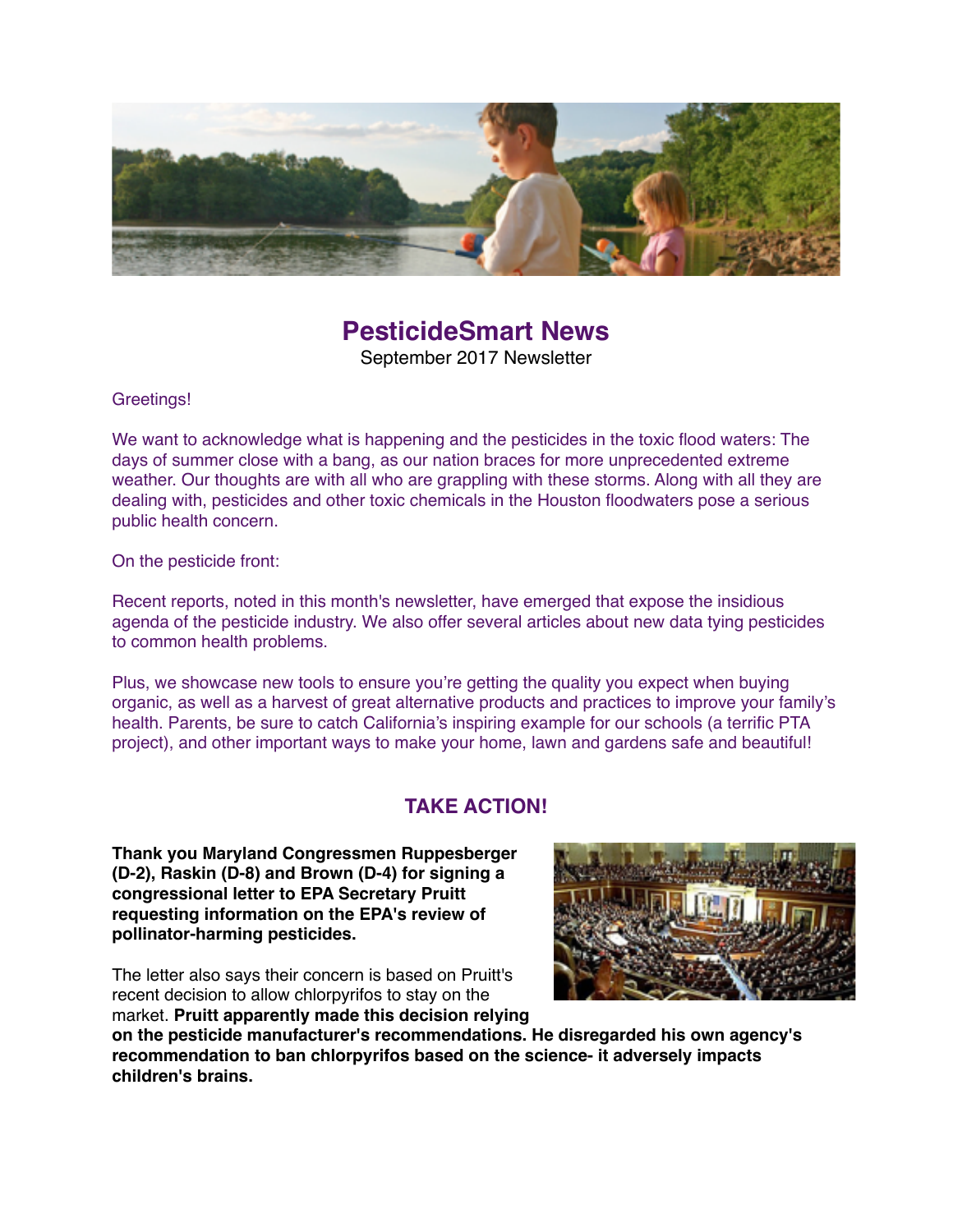**Lets thanks these three congressmen for their leadership and also ask them and other [Maryland delegates to support the Saving America's Pollinators Act. Contact your](https://www.govtrack.us/congress/members/MD#representatives)  representatives.**

### **GO ORGANIC!**



**Not all organic eggs are created equal!** Check out this **[Organic Egg Scorecard to see which brands are best.](https://www.cornucopia.org/organic-egg-scorecard/)** 

A school district in California will become the nation's first to serve **exclusively organic, GMO-free meals**. A great idea for a pilot project at a Maryland public school! [Read more](http://www.healthy-holistic-living.com/americas-first-school-district-to-serve-100-organic-meals.html?t=MAM).





These seven product labels can help you **shop smartly for organic and sustainable food, home, and beauty products**. [Read more.](https://www.rodalesorganiclife.com/food/new-sustainable-product-labels?utm_campaign=OrganicLife&utm_source=rodalesorganiclife.com&utm_medium=newsletter&smartcode=YN_0005409186_0001627240&sha1hashlower=78f458218bd26cd0a0c9843f2703bff3c35dd3fd&md5hash=e41dc230251a478412b9b0aaf5616c09)

**Summer weeds in your soil** can be annoying, but there are several ways to **deal with them organically**. [Read more.](https://www.rodalesorganiclife.com/garden/organic-weed-control-methods?utm_campaign=OrganicLife&utm_source=rodalesorganiclife.com&utm_medium=newsletter&smartcode=YN_0005409186_0001628271&sha1hashlower=78f458218bd26cd0a0c9843f2703bff3c35dd3fd&md5hash=e41dc230251a478412b9b0aaf5616c09)



## **NEWS & RESEARCH**

*Federal Pesticide Oversight*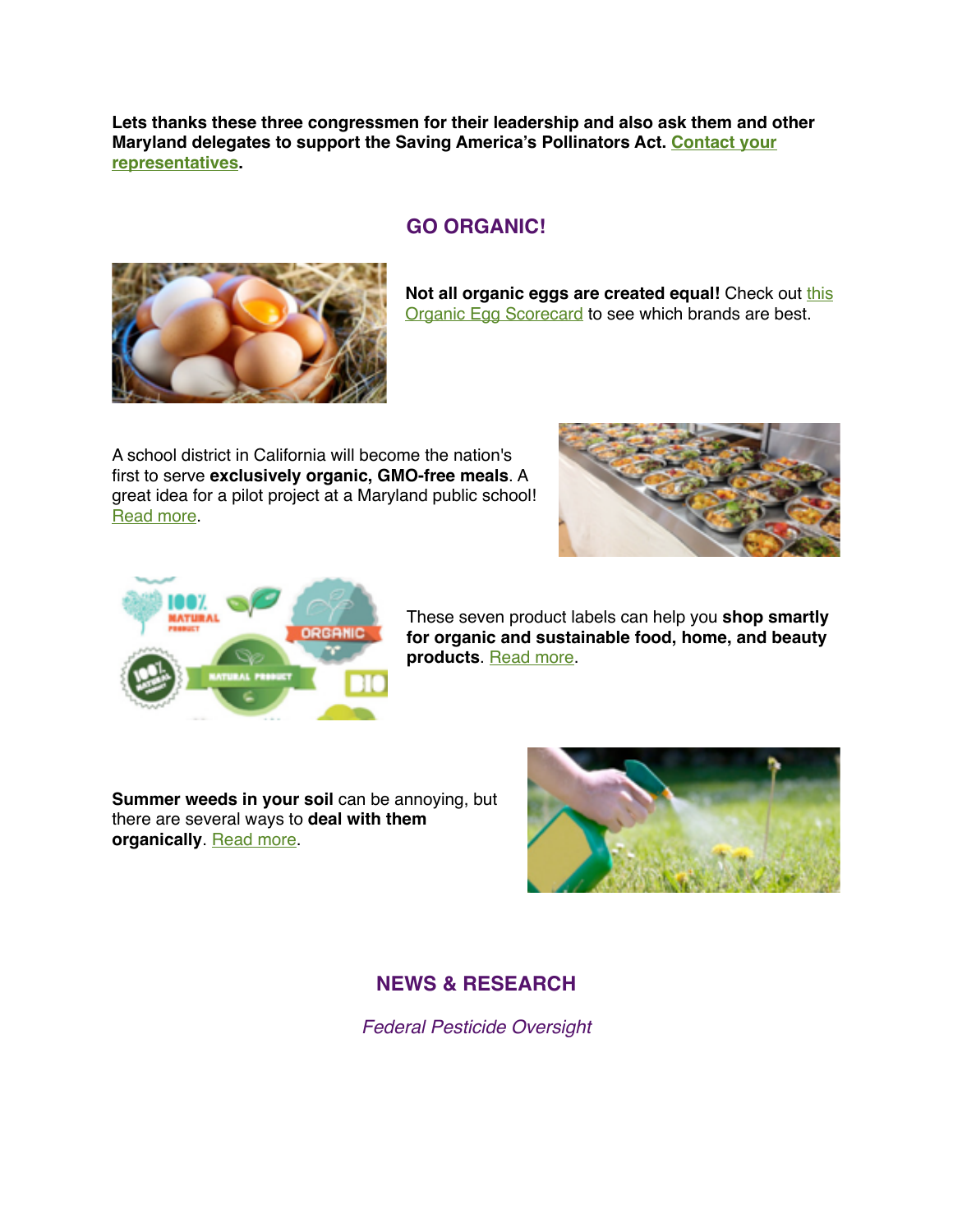

**E.P.A. Promised 'a New Day' for the Agriculture Industry**, Documents Reveal. [Read more.](https://www.nytimes.com/2017/08/18/us/politics/epa-agriculture-industry.html?mcubz=1&_r=0)

100,000 pages of **chemical/pesticide industry secret docs** are now revealed in "The Poison Papers." [Read more](http://bit.ly/2vbqsyF%C2%A0).





National Academy of Sciences urges EPA to **review low-dose endocrine disrupting pesticides, linked to cancers, developmental disorders & mental illness**. [Read more](http://bit.ly/2v54FIQ).

*New Research*

New study shows **occupational exposure to pesticides & herbicides linked to Chronic Obstructive Pulmonary Disorder**. [Read more.](http://reut.rs/2ua898e)





**Significant link found between occupational pesticide use & Parkinson's Disease** -- even among applicators using protective clothing. [Read more.](http://bit.ly/2hX9myQ)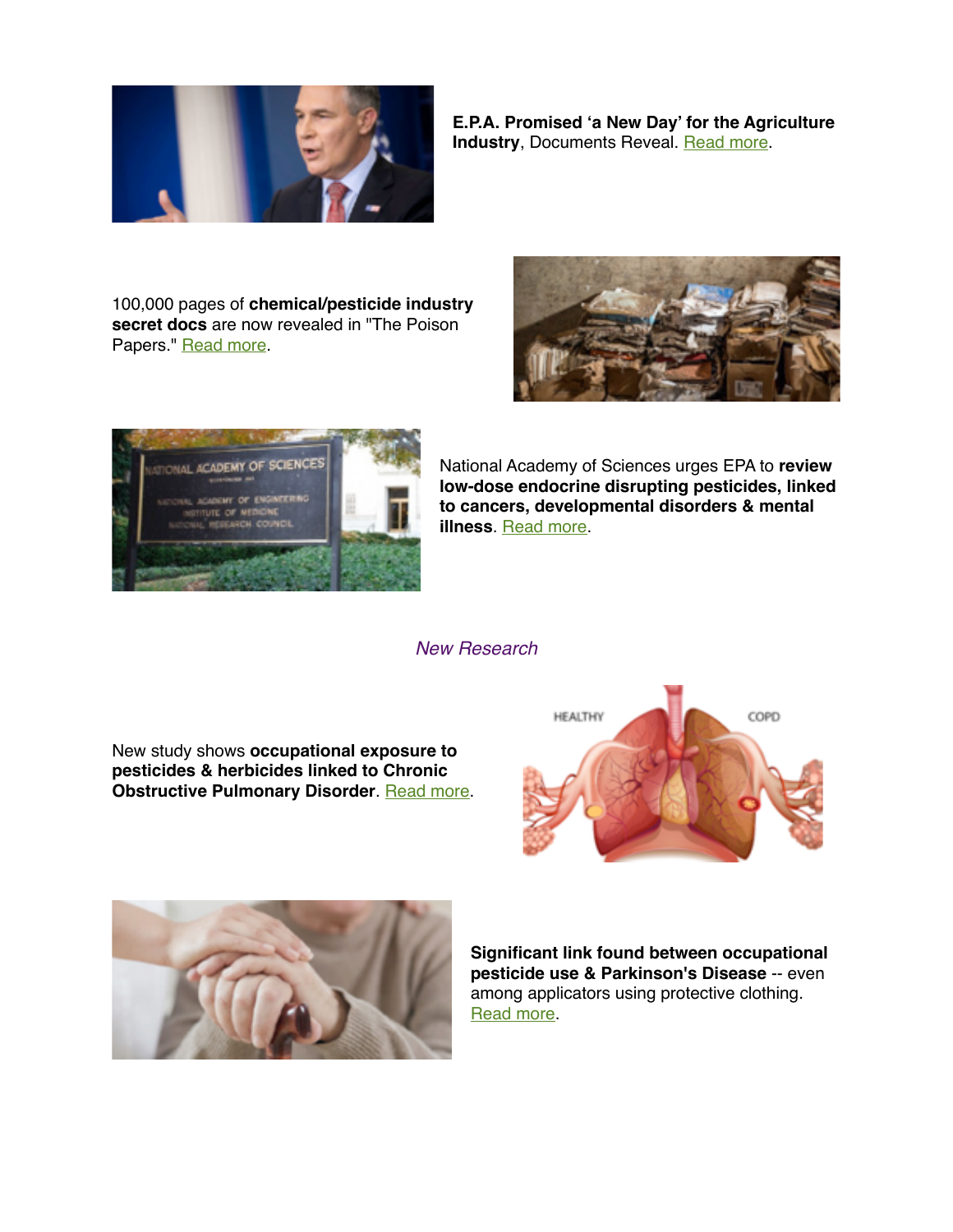**The French government has published a list** of currently used pesticide products that they suspect contain **endocrine-disrupting chemicals**. [Read more.](https://www.connexionfrance.com/French-news/Official-list-of-endocrine-disruptors-published)



#### *The support of Maryland residents and businesses are critical to our work to protect our Babies, Bees & the Bay! Please help us continue by making a donation today!*

## **[DONATE](https://www.connexionfrance.com/French-news/Official-list-of-endocrine-disruptors-published)**

## **POLLINATOR/BEE BUZZ**



Canadian scientists: **"severe decline" in North American hummingbirds likely caused by beekilling neonicotinoid pesticides**. [Read more.](http://bit.ly/2sHyZES)

#### **MANAGING MOSQUITOES**

You can request to **have your home excluded from nuisance mosquito control** in Maryland. [Here's how](http://www.mdpestnet.org/learn/mosquito-management/how-to-exclude-your-property-from-mds-mosquito-control-program/).





**Several critters eat mosquitoes!** Here's how to identify them and **attract them to your yard**. [Read more](https://www.rodalesorganiclife.com/home/animals-and-insects-that-eat-mosquitoes).